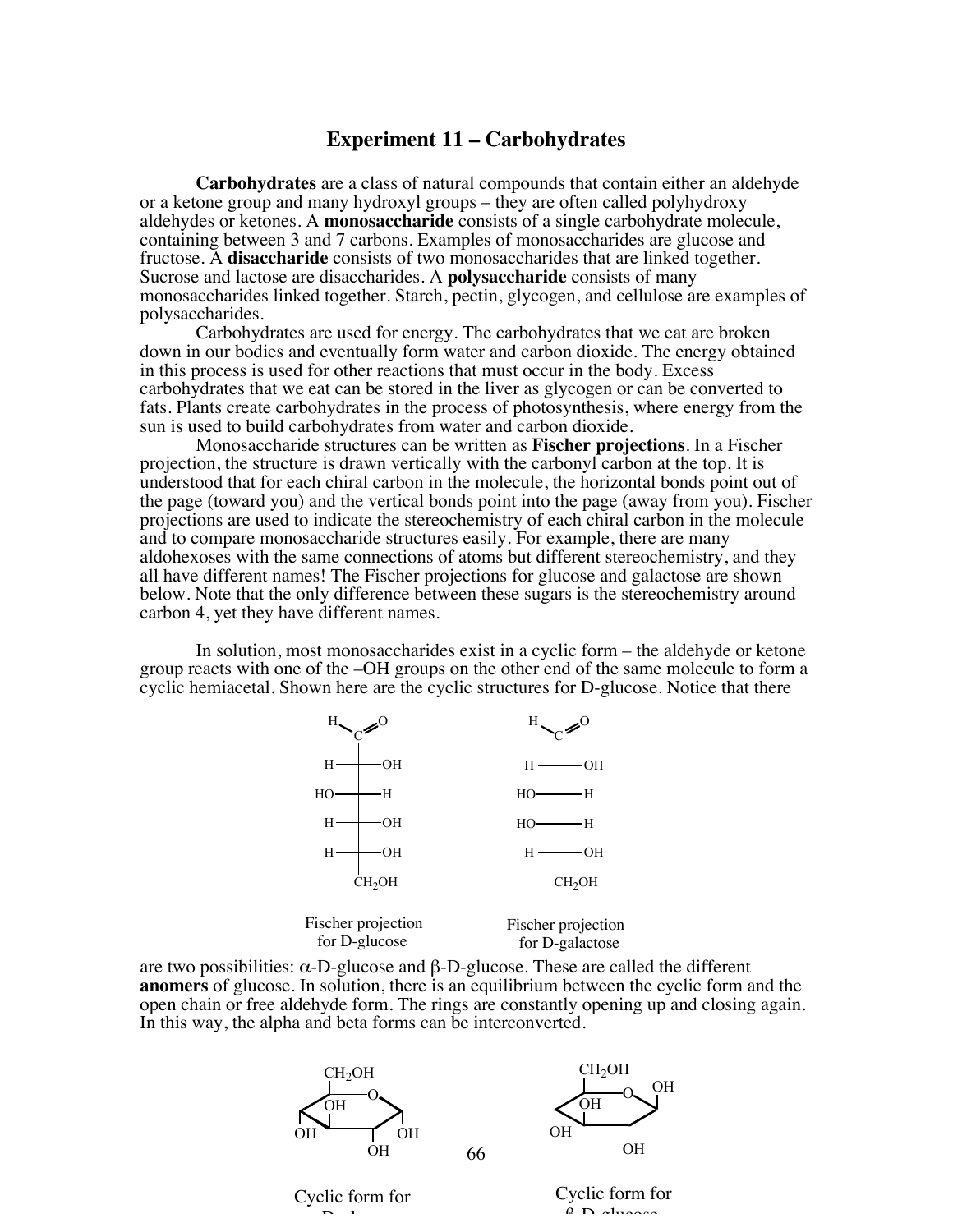#### **Chemical Tests for Carbohydrates**

A **reducing sugar** is one that can be oxidized. In order to be a reducing sugar, the molecule must contain a free anomeric carbon, since it is the open-chain form of the aldehyde that is able to react (and be oxidized). One test for reducing sugars involves **Fehling's reagent**, which contains  $Cu^{2+}$  ions in an aqueous basic solution. If a reducing agent is present, the  $Cu^{2+}$  is reduced to  $Cu^{+}$  and forms a red precipitate of  $Cu<sub>2</sub>O$ . Therefore, if Fehling's solution is added to a solution containing a reducing sugar, a red precipitate will form. Sometimes the reaction mixture must be heated in order for the precipitate to form. The color of the precipitate can vary from red to orange to green (the green color is actually a mixture of an orange and a blue precipitate).

**Barfoed's test** is similar to Fehling's test, except that in Barfoed's test, different types of sugars react at different rates. Barfoed's reagent is much milder than Fehling's reagent. Reducing monosaccharides react quickly with Barfoed's reagent, but reducing disaccharides react very slowly or not at all. Therefore, it is possible to distinguish between a reducing monosaccharide and a reducing disaccharide using Barfoed's reagent. A positive test is a dark red precipitate and is evidence of a reducing monosaccharide.

In **Seliwanoff's test**, a dehydration reaction is involved. Seliwanoff's reagent contains a non-oxidizing acid (HCl) and resorcinol. When a ketose is reacted with this reagent, it becomes dehydrated and a cherry-red complex forms (not a precipitate). Aldoses also react with this reagent, but much more slowly than ketoses. When Seliwanoff's reagent is reacted with a disaccharide or a polysaccharide, the acid in the solution will first hydrolyze them into monosaccharides, and the resulting monosaccharides can then be dehydrated. Disaccharides and polysaccharides will therefore react slowly with Seliwanoff's reagent. When you carry out this test, it is important to note the time required for a reaction to occur.

**Iodine** forms a blue, black, or gray complex with starch and is used as an experimental test for the presence of starch. The color of the complex formed depends on the structure of the polysaccharide and the strength and age of the iodine solution. Iodine does not form a complex with simpler carbohydrates (monosaccharides and disaccharides). Amylose (starch) is helically coiled in solution, and it is this helical structure that is necessary to form the blue complex with iodine. Monosaccharides and disaccharides are too small to be helically coiled. Amylopectin, cellulose, and glycogen form different colors with iodine – red, brown, or purple.

Many carbohydrates can undergo **fermentation** in the presence of yeast. The carbohydrate is the food source for the yeast, and the products of the fermentation reaction are ethanol and carbon dioxide gas.

$$
\begin{array}{ccc}\nC_6H_{12}O_6 & \rightarrow & 2 \text{ CH}_3CH_2OH + 2 \text{ CO}_{2 (g)} \\
Glucose & \text{Ethanol}\n\end{array}
$$

Fermentation is used in the processes of making beer and wine, where the alcohol produced by the yeast is the desired product. Not all sugars, however, can be used by yeast as a food source. You will test which sugars ferment in the presence of yeast and which ones do not. The evidence of fermentation will be the evolution of carbon dioxide gas. In the test, a quantity of a solution (containing yeast and the sugar to be tested) will be trapped in an upside-down small test tube. After a few days, you will check to see if a gas bubble has formed in the test tube. If there is a gas bubble, it means fermentation did occur.

Disaccharides and polysaccharides can be **hydrolyzed** in the presence of acid or specific enzymes. When a disaccharide is hydrolyzed, the products are the individual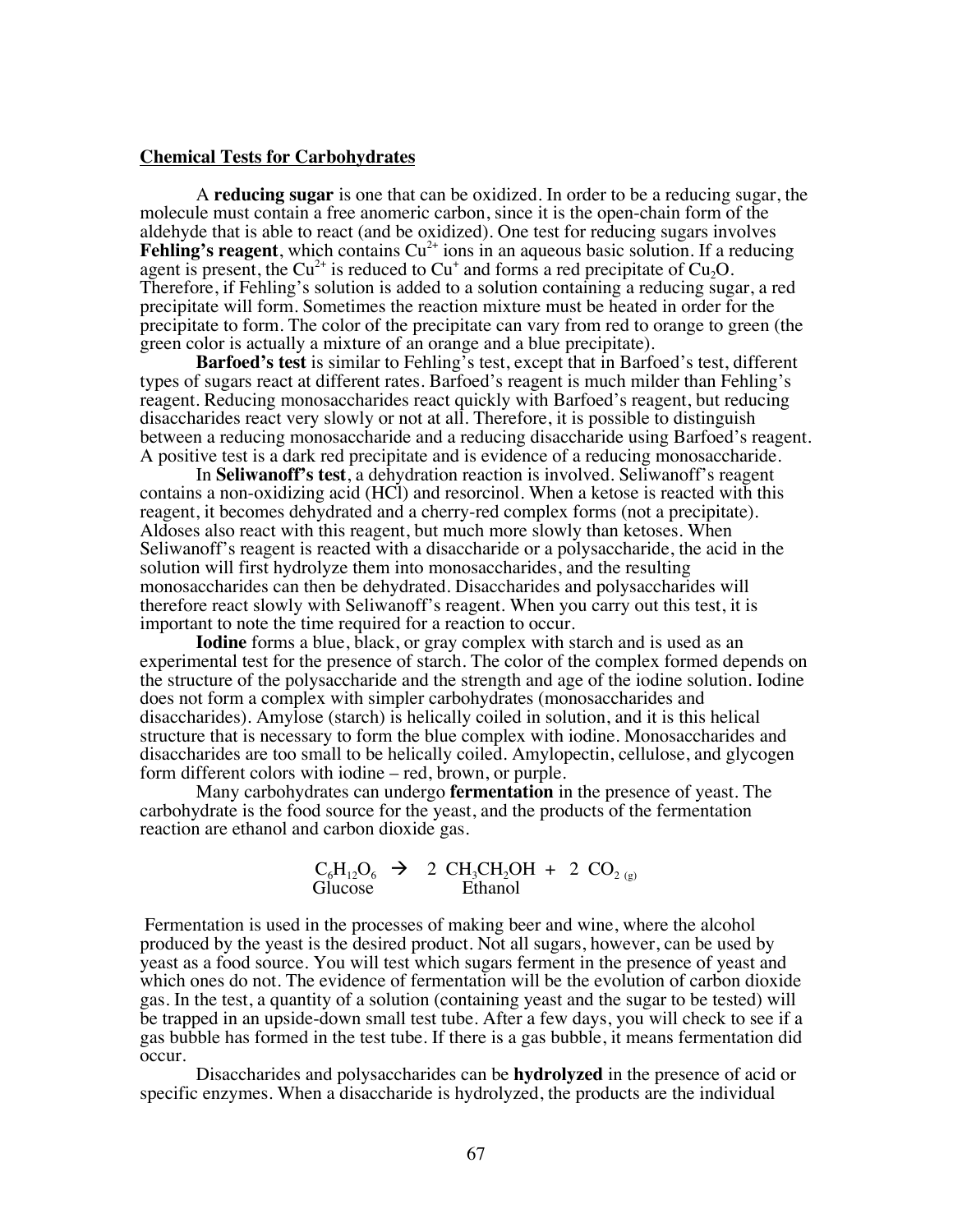monosaccharides. When a polysaccharide is hydrolyzed, the products will depend on how long the mixture is allowed to react, the concentration of acid or enzyme, and other factors. Polysaccharides are very long and have many glycosidic bonds to hydrolyze. They cannot all be hydrolyzed at the same time, so the product is a mixture of dextrins, maltose, and glucose. If a polysaccharide sample is hydrolyzed completely (which means that it must react for a while), the product is glucose. In this experiment, you will hydrolyze a sample of sucrose and then test it for the presence of a reducing sugar. You will also hydrolyze a sample of starch and then test it for the presence of both a reducing sugar and starch.

## **Safety Precautions:**

• Wear your safety goggles.

#### **Waste Disposal:**

• All waste must be placed in the **inorganic** waste containers (which have a blue label) in one of the fume hoods.

## **Procedure**

## **Fehling's Test**

1. In this part of the experiment, you will test glucose, fructose, lactose, sucrose, starch, and your unknown. Add 6 drops of the solution to be tested to each of 6 labeled test tubes. In a larger test tube, mix 6 mL of Fehling's solution A with 6 mL of Fehling's solution B. Add 2 mL of this mixture to each of the 6 test tubes, and mix each tube thoroughly by shaking the tube well. Place these tubes in a boiling water bath for 5 minutes. After 5 minutes, remove the tubes from the water bath and record your observations. The formation of a red precipitate indicates a positive reaction.

#### **Barfoed's Test**

2. You will again test glucose, fructose, lactose, sucrose, starch, and your unknown. Add 1 mL of the solution to be tested to each of 6 labeled test tubes. Add 3 mL of Barfoed's reagent to each of the 6 test tubes, and mix each tube thoroughly by shaking the tube. Place these tubes in a boiling water bath for 5 minutes. After 5 minutes, remove the tubes from the water bath, let them cool, and then cool them further by running cold water over the outside of each test tube. Record your observations. The formation of a red precipitate indicates a positive reaction. Note the amount of time needed for the red precipitate to occur in each case.

#### **Seliwanoff's Test**

3. For this part, you will test glucose, fructose, lactose, water, and your unknown. Add 10 drops of the solution to be tested to each of 5 labeled test tubes. Add 4 mL of Seliwanoff's reagent to each of the 5 test tubes, and mix each tube thoroughly by shaking the tube. Place these tubes in a boiling water bath and note the time needed for any color change to occur. After 10 minutes, stop heating the tubes. Record your observations. A color change indicates a positive reaction.

#### **Iodine Test**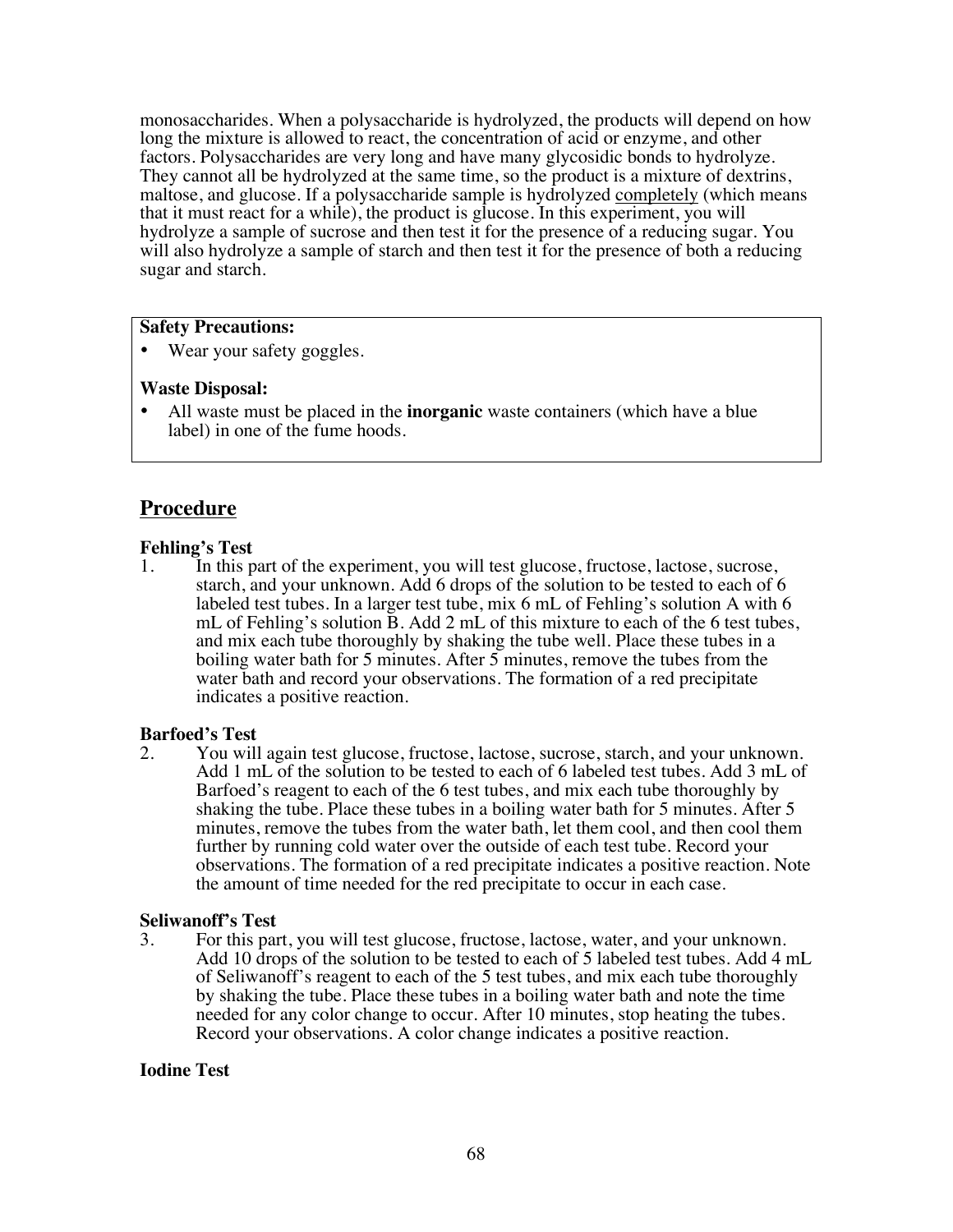4. You will test glucose, fructose, lactose, sucrose, starch, water, and your unknown. Add 1 mL of the solution to be tested to each of 7 labeled test tubes. Add 3 drops of iodine solution to each of the 7 test tubes, and mix each tube. Compare the colors and record your observations.

## **Fermentation Test**

- 5. In this part of the experiment, you will test glucose, fructose, lactose, sucrose, starch, water, and your unknown. Obtain 7 large test tubes, label them, and fill each one with the solution to be tested. Add 0.2 g of yeast to each of the tubes and mix well with a stirring rod to dissolve the yeast. (Make sure to rinse off the stirring rod between solutions so as not to contaminate them.) Put a small test tube upside-down in each large test tube. Cover the top of each large test tube with parafilm or a rubber stopper and invert the large tube so that the small test tube inside gets filled with the solution. Return the large test tube to an upright position, and remove the rubber stopper or parafilm. The small test tube inside should now be completely filled with solution – it should not have any air bubbles in it. (If it does, try again!) When each tube has been prepared, set them aside in your laboratory drawer until the next laboratory period.
- 6. At the next laboratory period, check to see if there is a gas bubble in any of the small test tubes. The presence of a gas bubble is evidence that a gas was produced in the reaction. If a gas was produced, that means that fermentation occurred in the tube. Record your observations.

## **Hydrolysis of Sucrose**

- 7. Add 0.5 mL of 3 M HCl to 5 mL of a 1 % sucrose solution in a test tube. Mix. Heat and stir the mixture in a boiling water bath for 20 minutes. (You may add deionized water to this solution if the volume starts getting low!) Cool the solution, and add 1 M NaOH until the solution tests neutral on litmus paper. (To test the solution, you will need both red and blue litmus paper. Add a drop of NaOH to the solution, stir it with a stirring rod, and then touch the stirring rod to each piece of litmus paper. Repeat this until neither piece of litmus paper changes color. A basic solution will turn the red litmus paper blue, and an acidic solution will turn blue litmus red. If the solution is neutral, neither piece of litmus paper will change color.)
- 8. Transfer  $\overline{8}$ -10 drops of this solution to a small test tube. In a separate tube, mix together 1 mL of Fehling's solution A with 1 mL of Fehling's solution B. Add this mixture to the small test tube containing your hydrolyzed sucrose, and heat for a few minutes in a boiling water bath. Record your observations. Compare the results of this test with your results for unhydrolyzed sucrose in step 1 of this experiment.

## **Hydrolysis of Starch**

- 9. Place 3 mL of 1 % starch in a test tube and add 0.5 mL of 3 M HCl. Mix and place this mixture in a boiling water bath for 10 minutes. After 10 minutes, remove the tube from the water bath and let it cool. Neutralize this solution with 1 M NaOH and mix well (use the same procedure for neutralization that you used in step 7 above).
- 10. Transfer 8-10 drops of this solution to a small test tube. (Save the rest of it for step 11.) In a separate tube, mix together 1 mL of Fehling's solution A with 1 mL of Fehling's solution B. Add this mixture to the small test tube containing your hydrolyzed starch, and heat for a few minutes in a boiling water bath. Record your observations. Compare the results of this test with your results for unhydrolyzed starch in step 1 of this experiment.